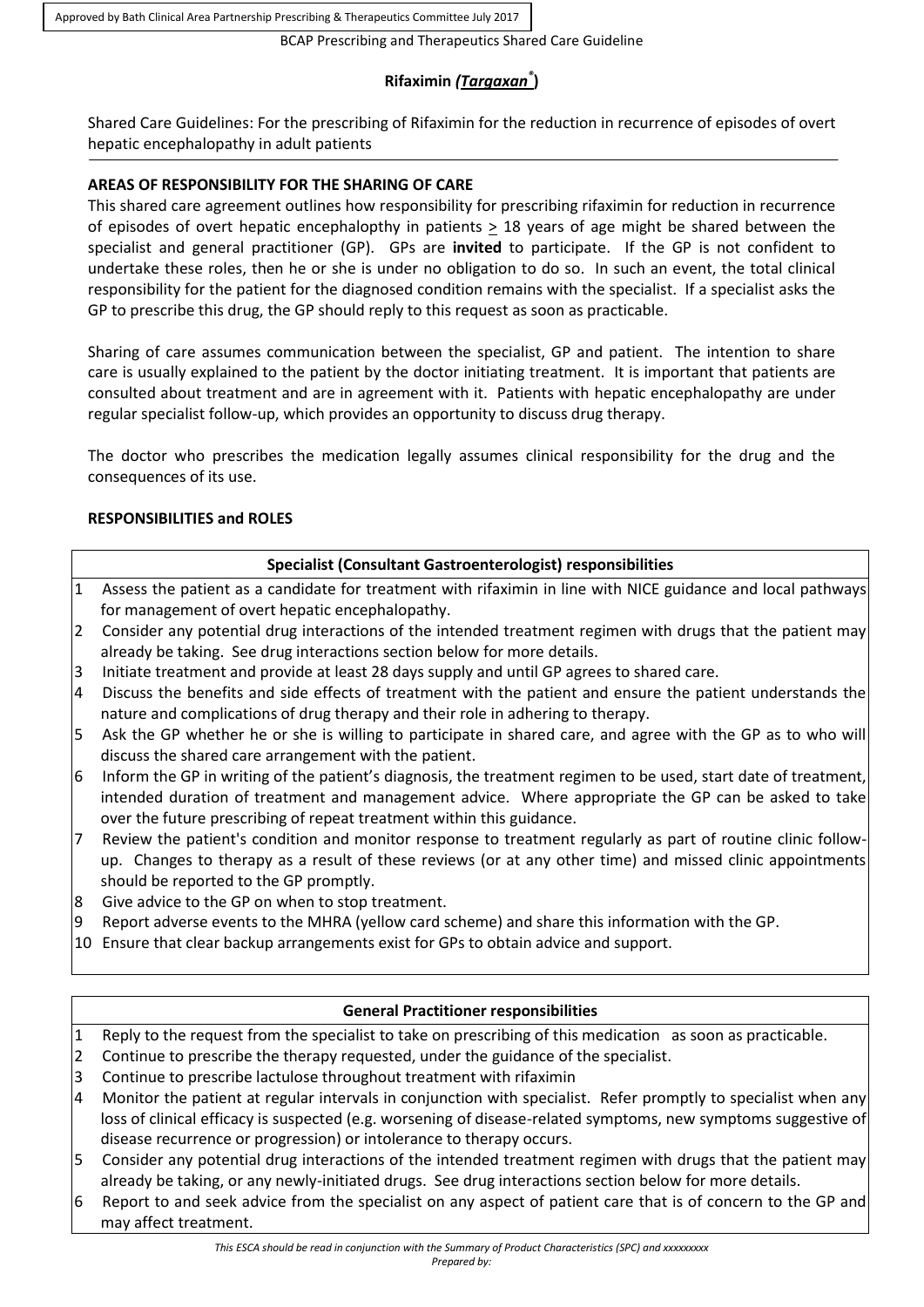Approved by Bath Clinical Area Partnership Prescribing & Therapeutics Committee July 2017

#### BCAP Prescribing and Therapeutics Shared Care Guideline

- 7 Stop treatment on the advice of the specialist.
- 8 Report adverse events to the specialist and MHRA (yellow card scheme).

## **Patient's role (or that of their carer)**

- 1 Report to the specialist or GP if he or she does not have a clear understanding of the treatment.
- 2 Share any concerns in relation to treatment with medicine.
- 3 Report any adverse effects to the specialist or GP whilst taking the medicine.
- 4 If the patient is seen by another service, clinic or hospital, they should advise the healthcare professionals offering treatment about their treatment, particularly if new medicines are administered or prescribed.

#### **BACK-UP ADVICE AND SUPPORT**

| Contact details                                              | Telephone No. | Bleep: | Fax: | Email address:                           |
|--------------------------------------------------------------|---------------|--------|------|------------------------------------------|
| Farrant via<br>Specialist:<br>Dr Terry<br>secretary          | 01225 824547  |        |      | Terence.farrant@nhs.net                  |
| Maltby<br>Specialist:<br>Julia<br>Dr<br>via<br>secretary     | 01225 821783  |        |      | Julia.maltby@nhs.net                     |
| Hospital<br>department<br>pharmacy<br>medicines information: | 01225 825361  | 7548   |      | ruh-tr.medicines-<br>information@nhs.net |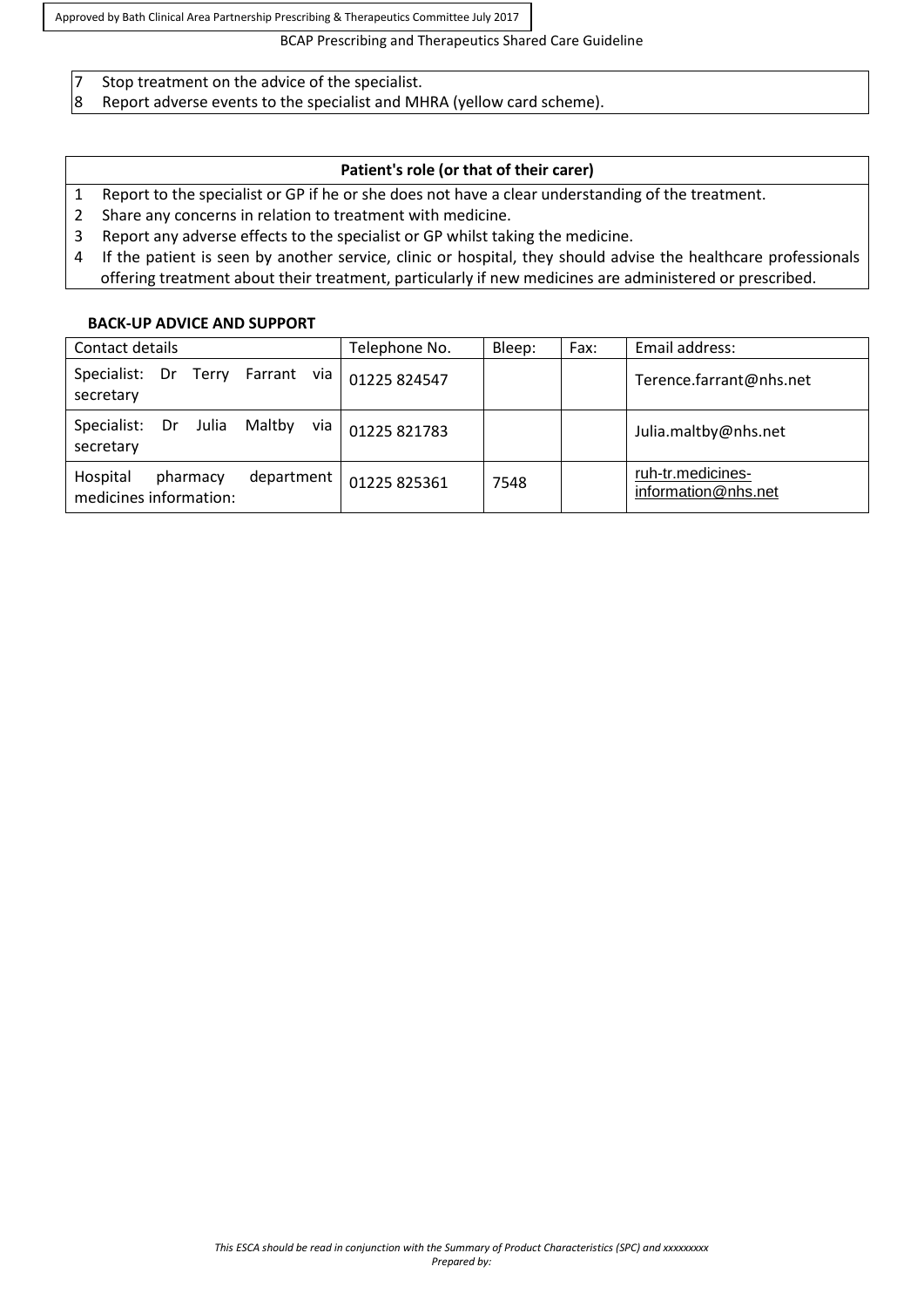Approved by Bath Clinical Area Partnership Prescribing & Therapeutics Committee July 2017

BCAP Prescribing and Therapeutics Shared Care Guideline

#### **SUPPORTING INFORMATION**

## **Summary of condition and licensed indications.**

- Rifaximin is a minimally-absorbed derivative of the antibiotic rifamycin, which decreases the intestinal production and absorption of ammonia, a key player in the pathogenesis of HE.
- Rifaximin is considered as an addition to lactulose and after potential precipitating factors for HE have been investigated, identified and addressed.
- Rifaximin is indicated as an option to reduce episodes of overt hepatic encephalopathy

## **Treatment Aims (Therapeutic plan)**

To reduce "the recurrence of episodes of overt hepatic encephalopathy in people aged 18 years or older". Additional aims include:

- Reduction in hospital admissions
- Reduction in hospital length of stay
- Improvement in quality of life

## **Treatment Schedule (including dosage and administration)**

Rifaximin 550mg, orally, twice daily. The dose should be taken with a glass of water and can be administered with or without food

Duration of treatment with rifaximin will be frequently reviewed by the specialist, but may be expected to continue:

Until liver transplantation or death

Rifaximin may be stopped by the specialist if:

- There is evidence of lack of efficacy (e.g. further recurrent episodes with other precipitants, such as infections or GI bleeding or electrolyte disturbance).
- There is a significant improvement or deterioration in liver function (e.g. with antiviral therapy, or in context of liver failure, respectively)
- The patient does not tolerate therapy

#### **Contra-indications and precautions for use**

- Concomitant administration of rifaximin with other rifamycins not recommended due to potential for severe disruption of gut flora.
- Contra-indicated if there is a known hypersensitivity to rifaximin, other rifamycin antibiotics or any ingredient in the formulation. Hypersensitivity reactions have included exfoliative dermatitis, angioneurotic oedema, and anaphylaxis.
- Contra-indicated in intestinal obstruction.
- As <1% is absorbed systemically rifaximin is unlikely to present a significant clinical risk in
- breastfeeding. Decisions about whether to continue treatment during breastfeeding should be made on a case by case basis.
- Rifaximin is not recommended in pregnancy.
- No dosage adjustments are necessary in the elderly or those with hepatic impairment although caution is advised in those patients with severe hepatic impairment (Child-Pugh C or MELD score  $>25$ ).
- Caution is also advised in patients with impaired renal function

#### **Side-effects**

Refer to the SPC for a full list of adverse effects [\(http://www.medicines.org.uk/emc/medicine/27427\)](http://www.medicines.org.uk/emc/medicine/27427)

The side effect profile is very good as the drug is minimally absorbed. Side effects are usually mild or moderate and include: nausea, vomiting, abdominal pain, flatulence, diarrhoea, dyspnoea, headache,